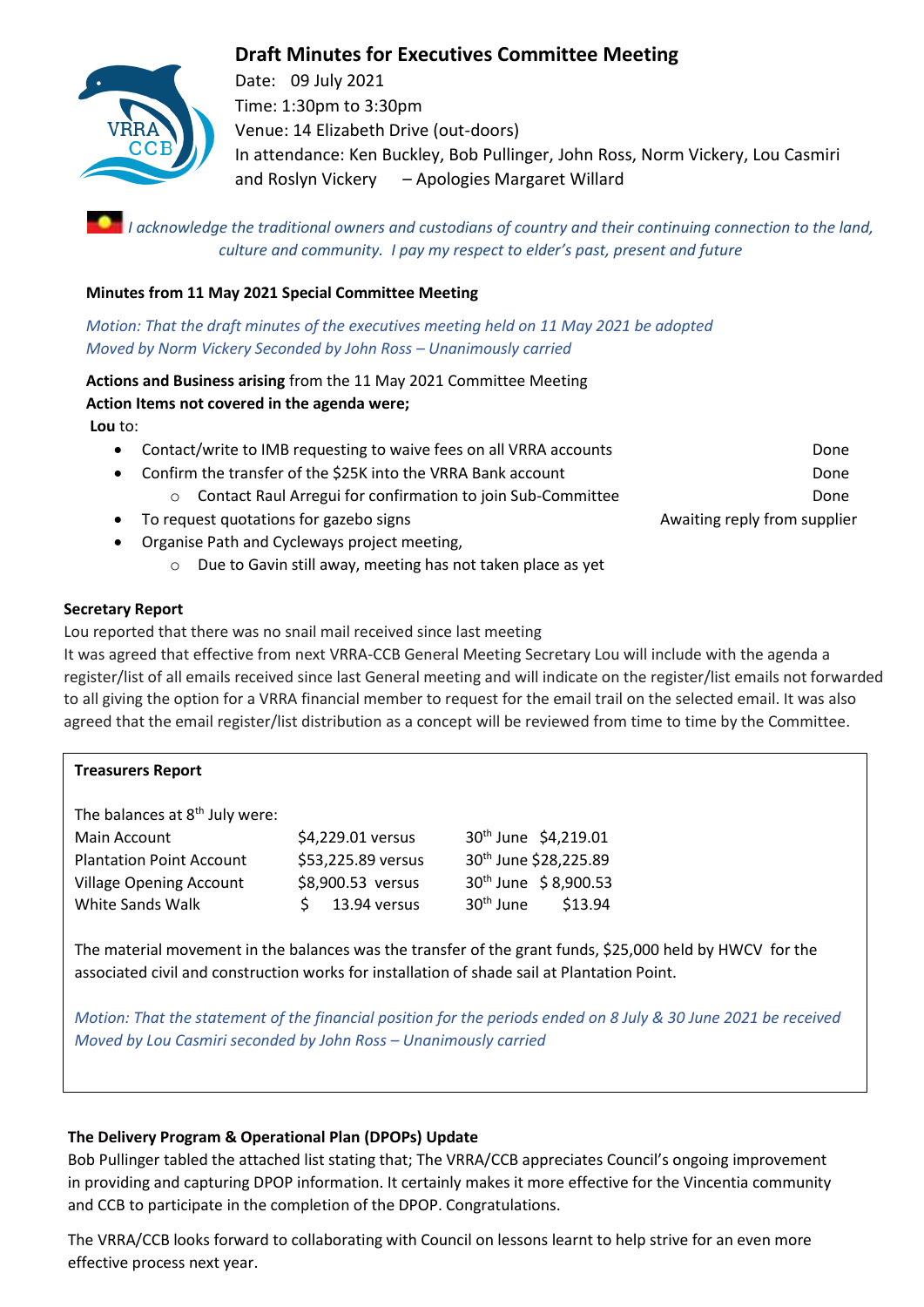#### **Sub-Committees and Groups Reports**

• VRRA Constitution and Code of Conduct Update

John Ross tabled a draft review of the document and it was agreed that we will distribute the draft proposed changes to all members for comments with the aim to have the draft Constitution document presented for acceptance at an Extra General Meeting before the October General Meeting. It was also agreed that the Code of Conduct document prepared by Erica Jones was an excellent job done by Erica and therefore, we have attached the document to this minute seeking input or comments by our members

• Plantation Point Project Update

Ken Buckley reported that the project is progressing well awaiting engineers final report for submission to Council before starting the construction of the sails over the playground. Ken also reported that, if possible, our aim to start the construction of the Bocce court at the same time.

Ken to discuss several points raised by community members with council for remedial action.

- 1. Talking tube in playground has not worked since the opening. (Underground tube seems to be full of water.
- 2. Roundabout in playground is too hard to push.
- 3. The seats in the new shelter at the playground are too low for the table. (About 100mm to low)
- 4. The new toilet block door open/close indicators (red/green) do not operate satisfactorily.
- 5. Require clarification on safety of toilet doors in an emergency. i.e. someone collapsing behind the door and suitable access from the outside.
- Vincentia Mall Project Update

Norm Vickery reported that Council have organised an afternoon session for the registered community stakeholder groups being the VRRA and Vincentia Matters. For a face-to-face presentation in the Vincentia Community Hall; Council has also extended the invitation to the design consultants NBRS to take part in the presentation.

• Bay and Basin HUB Update

Roslyn Vickery undertook to contact the Bay and Basin project team working on the extension to the centre with the aim to understand what size meeting/function rooms are included in the proposed

- Collingwood Beach Preservation Group and Coastal Management Program (Jervis Bay) Bob Pullinger stated there were no additional items to report since the report tabled at the last General meeting and he commented on Council commencing the clean-up of deadwood along Collingwood Beach.
- Grant Applications

Lou Casmiri for Annette Pham reported that

- we were not successful in our application to the NSW Bushfire Local Economic Recovery Fund
- We have received \$1,600 from our submission to the sport support fund for to be used for our Bocce Court project.
- We are in the process of applying again for a grant to build a Bus Shelter at Bayswood
- Bay and Basing Strategic Plan and Roadmap Lou mention once again the importance to, please participate in providing your comments/feedback because although a great amount of work has gone into the document the contents is based on data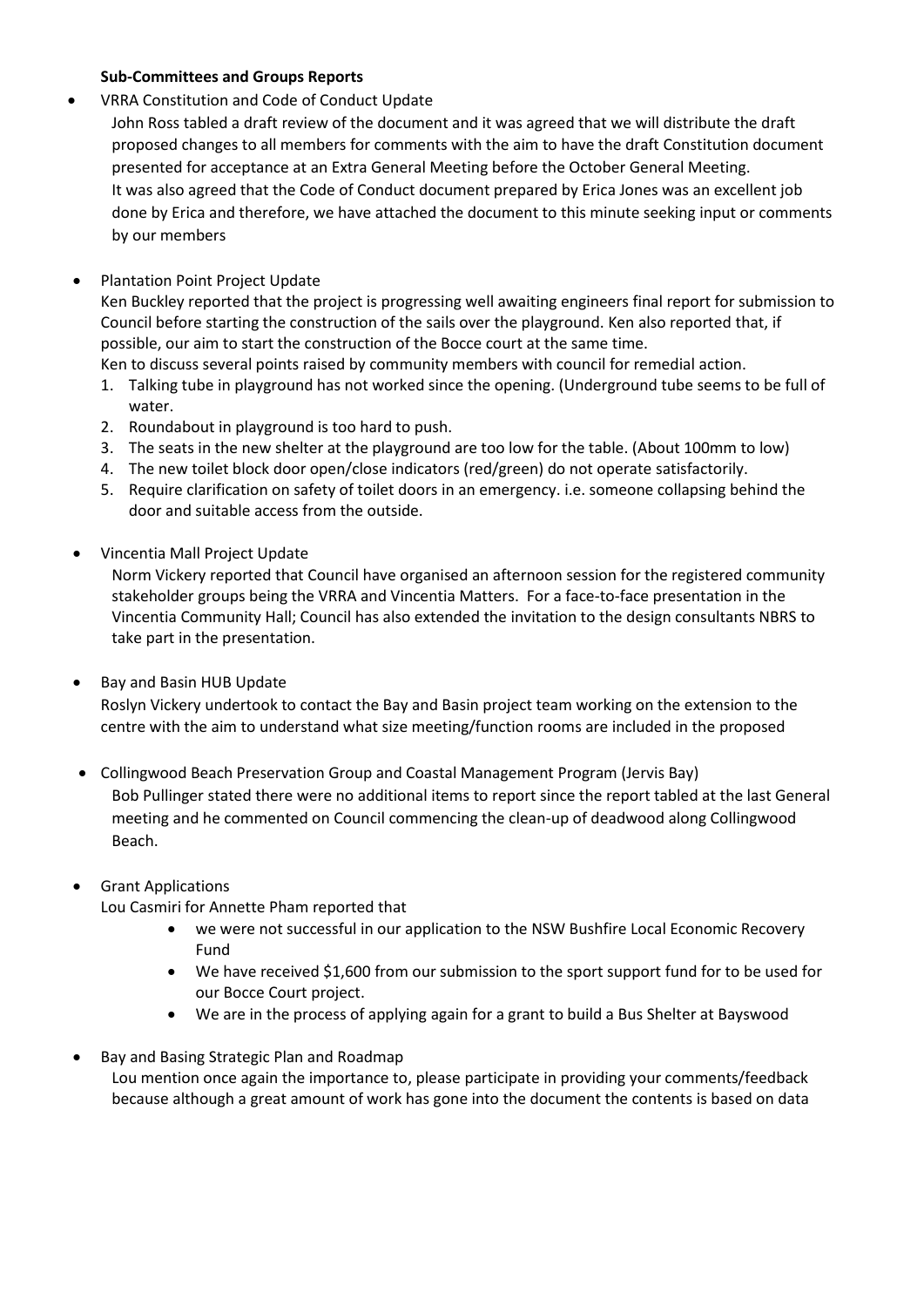received from people that had the opportunity to complete the 2 surveys.



#### • Vincentia Golf Club update

Ken Buckley reported that we are awaiting additional information from the St Georges basin Country Club Board and that we are in receipt from Council CEO informing us that best source of information would be continue working with The Country Club.

The combined VM/VRRA sub-committee in association with interested Vincentia Golf Club members will continue to monitor this situation and endeavour to seek knowledge of processes regarding for example, 90 days due diligence, changing of land zoning, i.e. Recreational to building etc.

## **Other Business**

#### • **16 August General Meeting Agenda**

It was agreed that in view of the fact that Labor Party Councillors Candidate requested to attend the August Meeting, we will invite the other Councillors Candidate groups and allow each group rep to address the meeting for 3 minutes and allow 5 minutes each for Q & A.

It was also agreed that the guest speaker will be; Lesley Labka SAHSSI Manager, Shoalhaven Services - in regard to the work that SAHSSI does, including the Homeless Hub and Women's Homeless and Domestic Violence Service

#### • **Corporate Government Concerns and recommendations letter from John Picot**

The points in John Picot letter were addressed at the meeting by the Committee. The Committee is of the view that the points stated in the letter are improper and will not be considering the letter further. The Committee has submitted a reply to Mr Picot to that effect.

#### • **Cruise Ships to Jervis Bay**

Lou Casmiri reported that, on receipt of contact details from Clr Patricia White, he contacted Natalie Godward | Cruise Development Manager Port Authority of New South Wales, who confirmed that discussions are taking place on the matter and that she will keep us in the loop and get us involved in the Community Consultation process.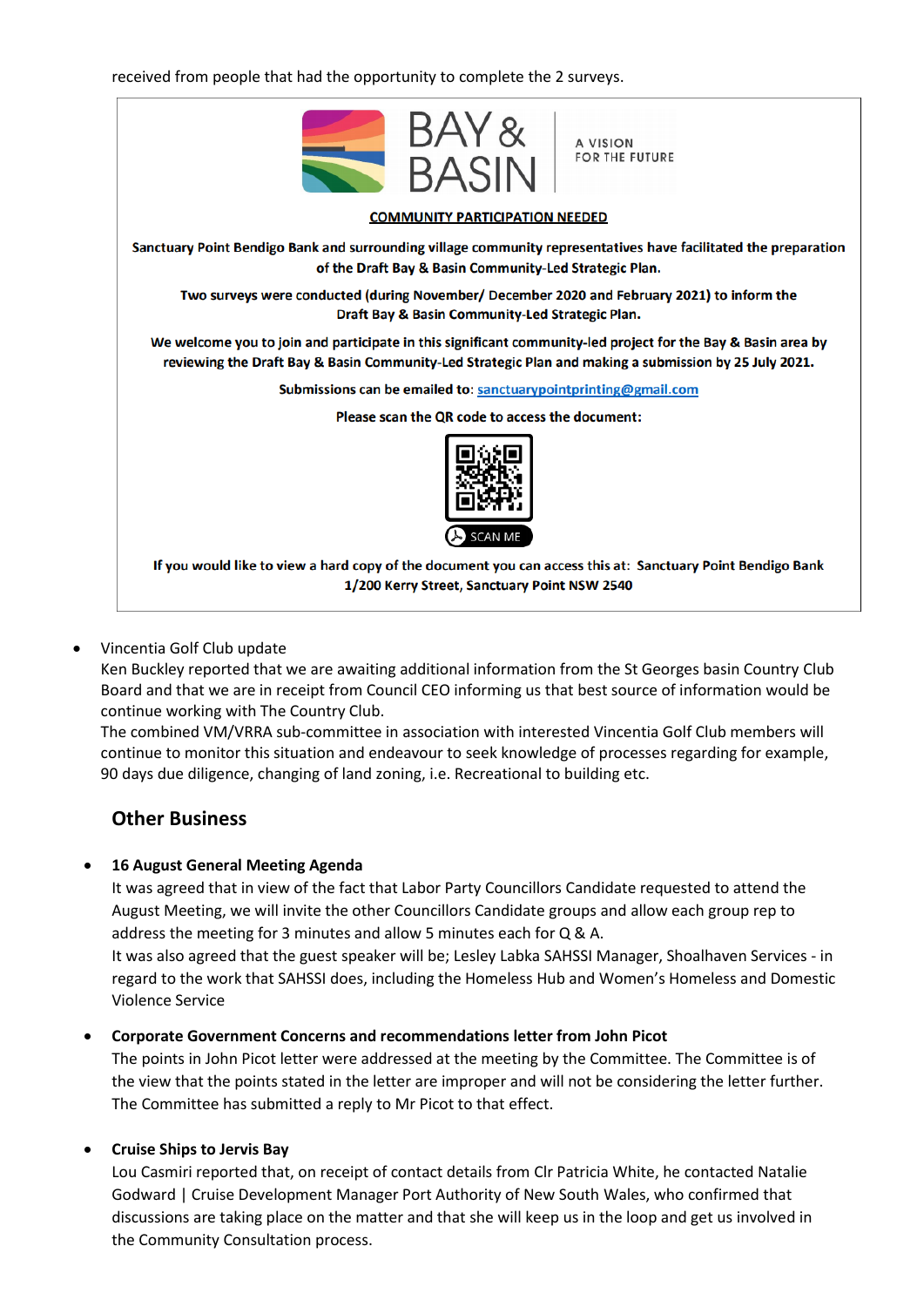### • **Fund Raising**

It was agreed that the item will be included in our next General Meeting with the aim to seek suggestions or ideas from members in reference to raising addition funds for the running of the VRRA Inc.

### • **Vacant Position in Committee**

In view of the fact that no one has yet nominated for the vacant position and the VRRA has no Vice-President on the Committee, in order to fill the casual vacancy for Vice President as that is the term in the constitution empowering the committee to make such an appointment

*Motion to appoint Roslyn Vickery to fill the casual vacancy as Vice-President. Moved by Norm Vickery and seconded by Anthony Thompson - unanimously carried.*

- Bob Pullinger undertook to update the authorised signatures with IMB.
- Lou Casmiri undertook to once again inform members that there is a vacancy in the Committee and if interested to be nominated to contact Lou vi[a vrra.ccb@gmail.com](mailto:vrra.ccb@gmail.com)

#### • **Access Areas for Dogs Policy Review.**

Please see the opportunity for everyone to have their input through the Community Survey now open on councils Get Involved page.

WE URGE EVERYONE TO COMPLETE THIS VERY IMPORTANT SURVEY ON A VERY CONTROVERSIAL SUBJECT WITHIN THE SHOALHAVEN.

#### • **Sailing club and little nippers**.

It was agreed unanimously by the committee that we approach The Vincentia Sailing Club and The Bay and Basin Little Nippers to set up a Sub-committee in relation to grant funding for infostructure at Plantation Point.

#### • **Councillor Bob Proudfoot Recognition**

It was agreed the VRRA write a note to the former VRRA President Bob Proudfoot congratulating him on recognition for his outstanding contribution to his community in the motion passed at the Ordinary Council Meeting in June 2021 That Council:

1. Name the amenities/change facilities at Francis Ryan reserve, when renovated and extended, 'The Bob Proudfoot Pavilion'.

2. Select a place within the soon to be constructed Sanctuary Point Library (foyer, reading room/meeting space) 'Bob's Place'.

3. Place an appropriate plaque or sign at both locations acknowledging Bob Proudfoot's contribution

#### **Meeting closed at 3:30pm**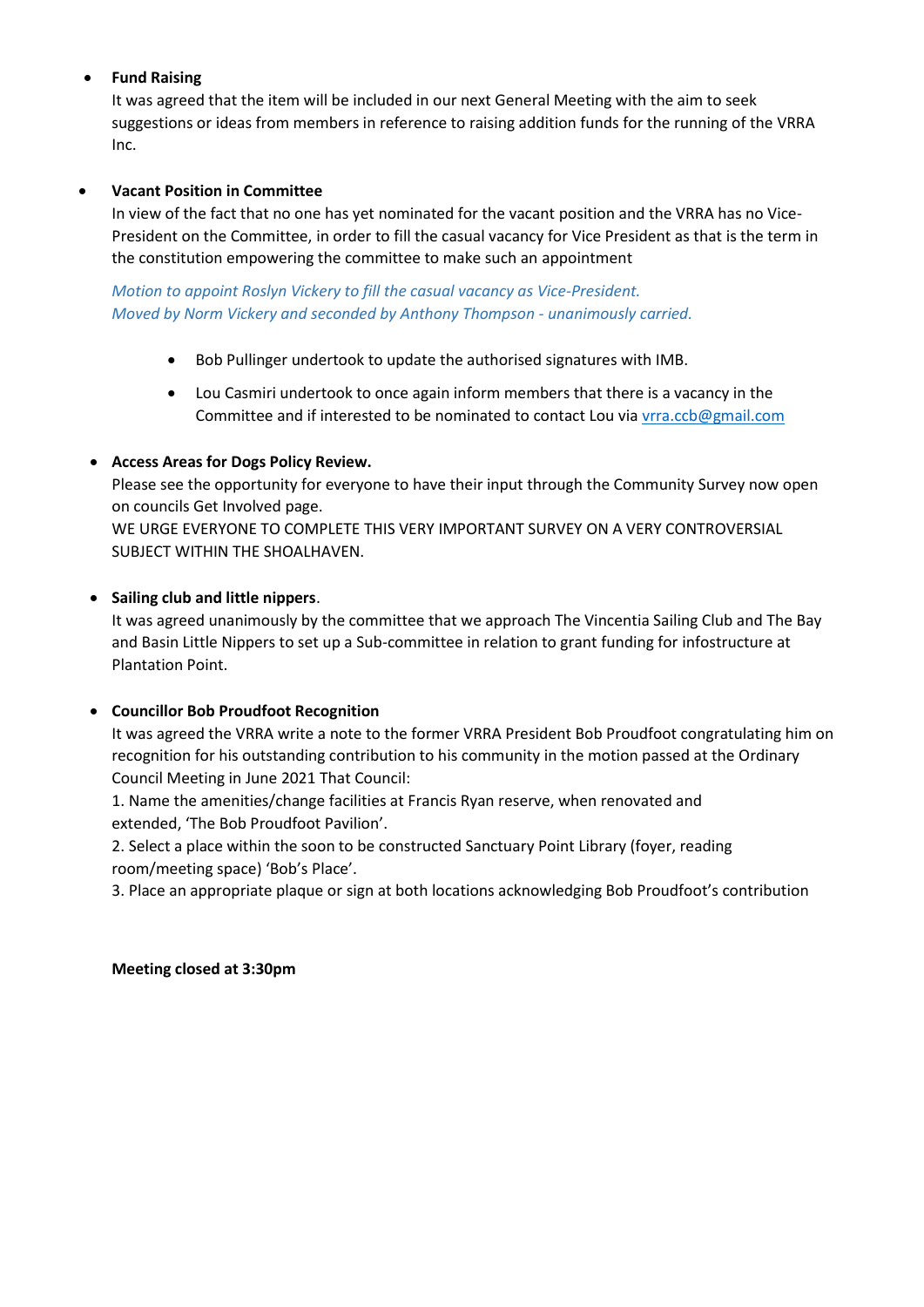### **DPOP Submission by VRRA/CCB – Shoalhaven Council comments – June 2021**

The VRRA/CCB appreciates Council's ongoing improvement in providing and capturing DPOP information. It certainly makes it more effective for the Vincentia community and CCB to participate in the completion of the DPOP. Congratulations.

The VRRA/CCB looks forward to collaborating with Council on lessons learnt to help strive for an even more effective process next year.

| <b>CAPITAL ITEMS</b>                                                                 |                                                                                            |                                                                                                                                                                                                                                                                                                                                         |                                                                                                           |
|--------------------------------------------------------------------------------------|--------------------------------------------------------------------------------------------|-----------------------------------------------------------------------------------------------------------------------------------------------------------------------------------------------------------------------------------------------------------------------------------------------------------------------------------------|-----------------------------------------------------------------------------------------------------------|
| <b>ITEM#</b>                                                                         | <b>ITEM</b>                                                                                | <b>VRRA SUBMISSION</b>                                                                                                                                                                                                                                                                                                                  |                                                                                                           |
|                                                                                      | <b>DESCRIPTION</b>                                                                         |                                                                                                                                                                                                                                                                                                                                         |                                                                                                           |
|                                                                                      |                                                                                            |                                                                                                                                                                                                                                                                                                                                         |                                                                                                           |
|                                                                                      |                                                                                            | Capital items coordinated by the sub committee for the                                                                                                                                                                                                                                                                                  | Staff Comments - June 2021                                                                                |
|                                                                                      | <b>PLANTATION POINT PROJECT</b>                                                            |                                                                                                                                                                                                                                                                                                                                         |                                                                                                           |
| 177                                                                                  | Installation -<br>foreshore disabled<br>access per strategy                                | Confirmed as per DPOP<br>report plus address for<br>confirming Nelsons Beach<br>access.                                                                                                                                                                                                                                                 | Nelsons Beach inclusive access<br>ramp is currently under<br>construction                                 |
| 232,<br>241,<br>252,<br>254,<br>257,<br>258,259                                      | active recreation<br>minor<br>improvement,<br>implamentation of<br>mgt plans etc           | Confirmed as per DPOP<br>report plus updating it<br>includes spiderweb, flying<br>fox, shelters, showers at<br>beach accesses, external<br>bbq shelter at southern<br>end, paths at northern end<br>with lookouts and Kiosk at<br>Plantation Point.<br>As per Collaboration with<br>Council on the Plantation<br>Point Management Plan. | Noted for consideration by<br>relevant staff in future planning.                                          |
|                                                                                      | <b>VINCENTIA MALL PROJECT</b>                                                              | Capital items coordinated by the sub committee for the                                                                                                                                                                                                                                                                                  |                                                                                                           |
| 165                                                                                  | Placemaking for<br>Vincentia                                                               | Confirmed as per DPOP<br>report                                                                                                                                                                                                                                                                                                         | N/a                                                                                                       |
|                                                                                      | Capital items coordinated by the sub committee for the BAY<br><b>AND BASIN HUB PROJECT</b> |                                                                                                                                                                                                                                                                                                                                         |                                                                                                           |
| 233                                                                                  | Bay and Basin<br><b>Recreation Hub</b>                                                     | Confirmed as per DPOP<br>report subject to<br>confirmation this includes a<br>skate facility                                                                                                                                                                                                                                            | A skate park has been designed<br>and will be included as part of<br>the Bay and Basin Recreation<br>Hub. |
| Capital items coordinated by the sub committee for the<br><b>PATHS and CYCLEWAYS</b> |                                                                                            |                                                                                                                                                                                                                                                                                                                                         |                                                                                                           |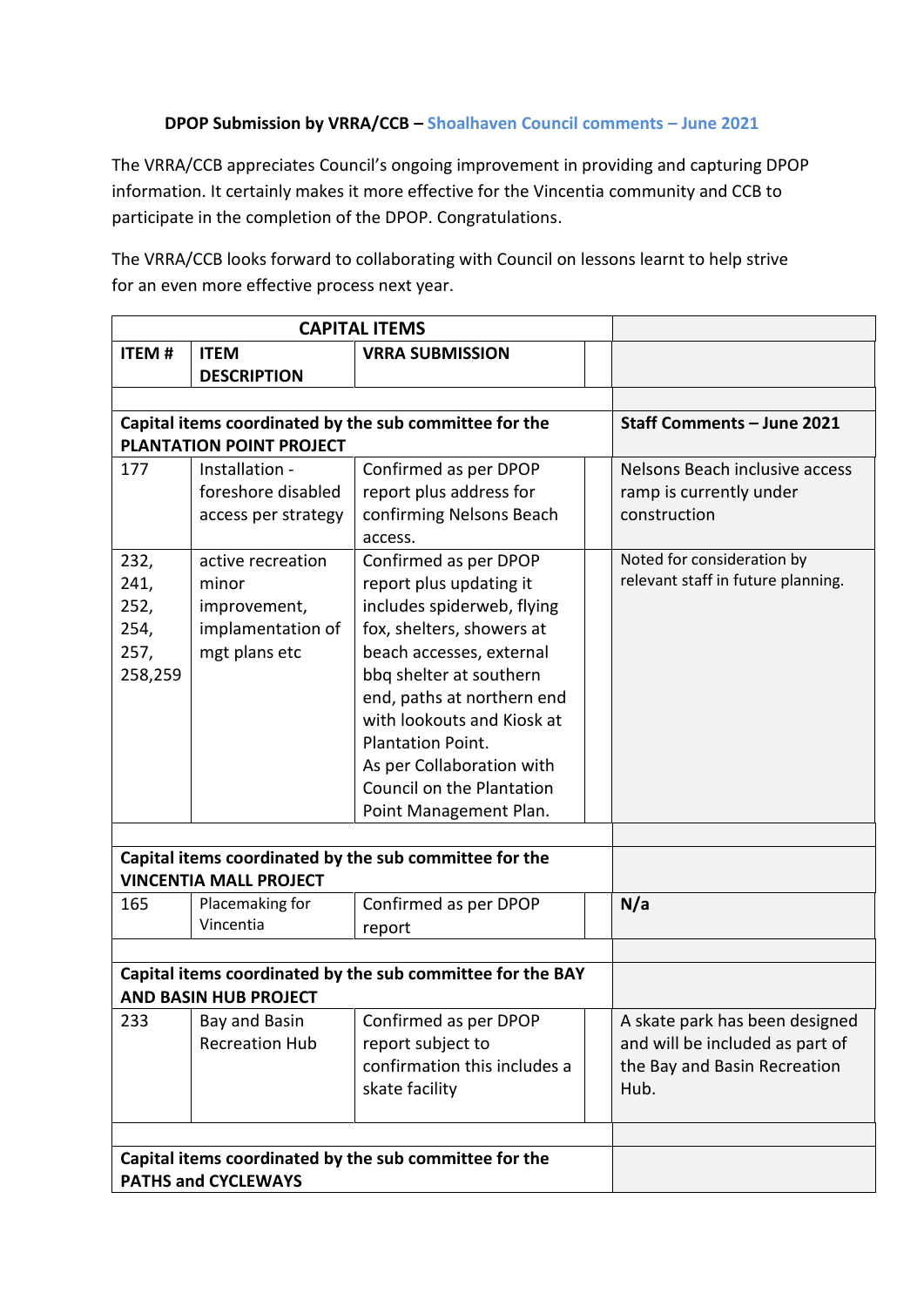| 382  | Vincentia -         | The original approval of     | Due to change of scope on the     |
|------|---------------------|------------------------------|-----------------------------------|
|      | construct missing   | \$200k in the Council DPOP   | Elizabeth Dr / Berry St           |
|      | link dash footpath  | report is covered and        | Roundabout project where only     |
|      |                     | absorbed in subsequent       | a Pedestrian refuge will now be   |
|      |                     | approved grant.              | constructed, the remaining        |
|      |                     | Thus 382 has been            | grant budget was able to be put   |
|      |                     | transferred and restated to  | toward the missing link path      |
|      |                     | items 384A and 382A          | along Berry St. Item 382          |
|      |                     | immediately below Confirm    | reassigned for other pedestrian   |
|      |                     | as per DPOP report           | safety projects                   |
| 382A | Vincentia - Safety  | \$150K - Restatement from    | \$150K reallocated to investigate |
|      | Improvements        | item 382. DPOP report to     | the Vincentia SUP paths and       |
|      | various Pathway /   | be updated by Council        | have them designed and shovel     |
|      | SUP - Design &      |                              | ready for grants - also a few     |
|      | Construct           |                              | pedestrian refuges need to be     |
|      |                     |                              | designed                          |
| 383  | Vincentia -         | Confirmed as per DPOP        | The preferred route from          |
|      | Elizabeth drive -   | report, should read          | Frederick St will probably be     |
|      | jervis St to Sutton | Frederick St to Sutton St    | along the foreshore track rather  |
|      | St - construct -    | and alternative possibility  | than Elizabeth Dr. Add            |
|      | footpath            | of using foreshore tracks.   | 'Frederick' in the title ie       |
|      |                     |                              | "Jervis/Frederick/Sutton St"      |
| 384  | Vincentia -         | Confirmed as per DPOP        | N/a                               |
|      | Elizabeth Dr to     | report                       |                                   |
|      | Blenheim -          |                              |                                   |
|      | Frederick - Round   |                              |                                   |
|      | the Bay - SUP loop  |                              |                                   |
| 384A | Vincentia $-$       | Allocation of \$50K from     | \$50K reallocated for design of   |
|      | Elizabeth Dr to     | item 382 as per              | this proposed Shared path as a    |
|      | Blenheim -          | collaboration with Council.  | priority (bring forward from      |
|      | Frederick - Round   | DPOP report to be updated    | 2024/25)                          |
|      | the Bay Sup loop -  | by Council DPOP report to    |                                   |
|      | design              | be updated by Council        |                                   |
| 385  | Vincentia -         | Confirmed as per DPOP        | N/a                               |
|      | Frederick St -      | report                       |                                   |
|      | construct -         |                              |                                   |
|      | bitumen pathway     |                              |                                   |
| 386  | Vincentian - Jervis | Confirmed as per DPOP        | Not proposed as a design          |
|      | St to Blenheim      | report.                      | project, it's to address some     |
|      | beach (White        | Council to restate           | issues with mud (slip hazards)    |
|      | Sands Walk )- Slip  | description to include "Slip |                                   |
|      | Hazards             | Hazards" asper               |                                   |
|      |                     | collaboration with Council   |                                   |
| 387  | Vincentia - Minerva | Confirmed as per DPOP        | N/a                               |
|      | Ave - path and      | report                       |                                   |
|      | refuge              |                              |                                   |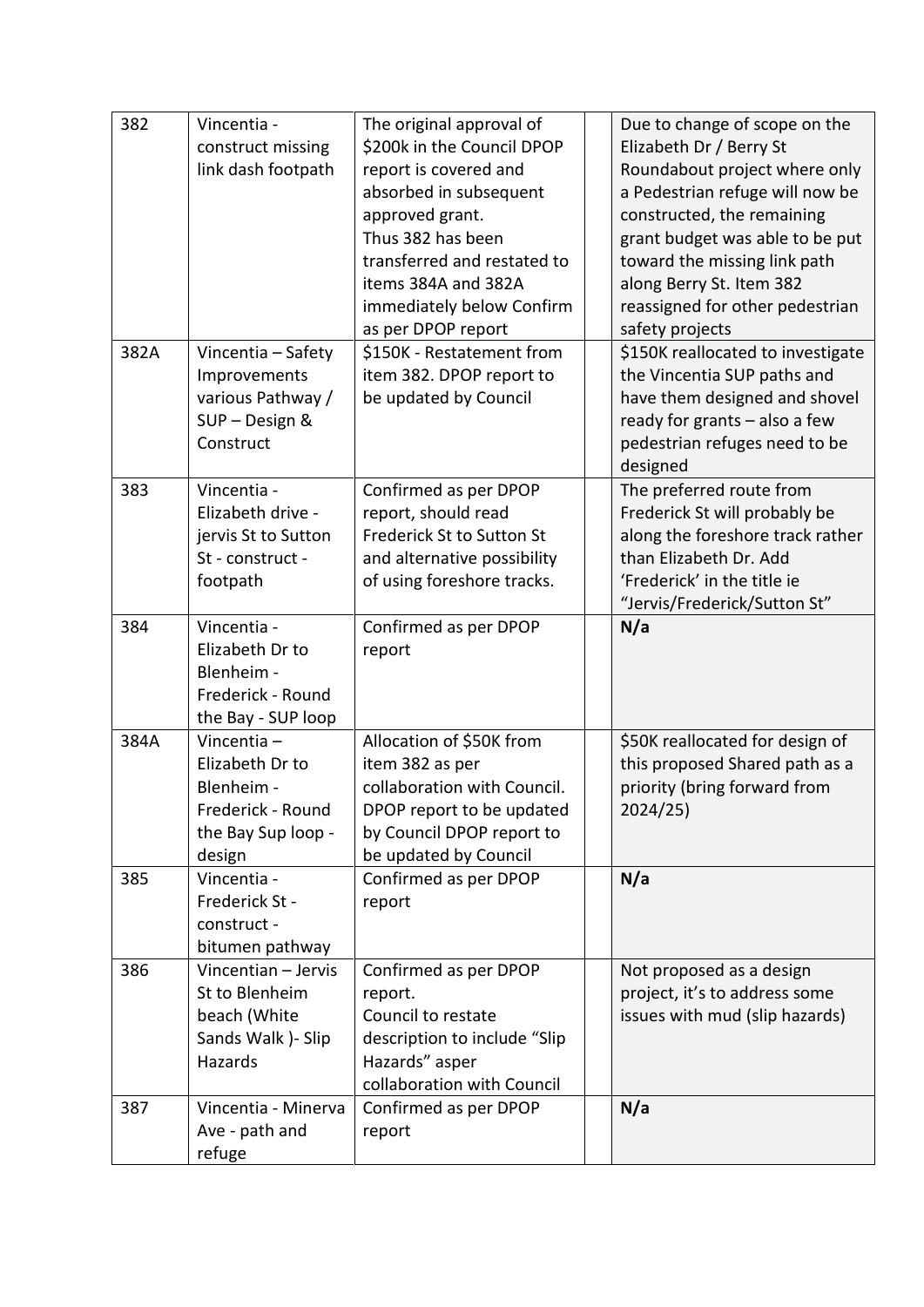| Vincentia - Minerva  | Confirmed as per DPOP                                                                                                                                              |                                                                                                                                                                                                                                                                                           | N/a                                                             |
|----------------------|--------------------------------------------------------------------------------------------------------------------------------------------------------------------|-------------------------------------------------------------------------------------------------------------------------------------------------------------------------------------------------------------------------------------------------------------------------------------------|-----------------------------------------------------------------|
| St - construct -     | report                                                                                                                                                             |                                                                                                                                                                                                                                                                                           |                                                                 |
| stage 1 - Path       |                                                                                                                                                                    |                                                                                                                                                                                                                                                                                           |                                                                 |
| Vincentia - Murray   | Confirmed as per DPOP                                                                                                                                              |                                                                                                                                                                                                                                                                                           | N/a                                                             |
| St to Golf Club -    | report                                                                                                                                                             |                                                                                                                                                                                                                                                                                           |                                                                 |
| Stage 3 - design     |                                                                                                                                                                    |                                                                                                                                                                                                                                                                                           |                                                                 |
| and construct -      |                                                                                                                                                                    |                                                                                                                                                                                                                                                                                           |                                                                 |
| Path                 |                                                                                                                                                                    |                                                                                                                                                                                                                                                                                           |                                                                 |
| Vincentia -          | Confirmed as per DPOP                                                                                                                                              |                                                                                                                                                                                                                                                                                           | N/a                                                             |
| Saumarez show        | report                                                                                                                                                             |                                                                                                                                                                                                                                                                                           |                                                                 |
| Murray St - Stage 2  |                                                                                                                                                                    |                                                                                                                                                                                                                                                                                           |                                                                 |
| - Construct - Path   |                                                                                                                                                                    |                                                                                                                                                                                                                                                                                           |                                                                 |
| Elizabeth Dr -       | Confirmed as per DPOP                                                                                                                                              |                                                                                                                                                                                                                                                                                           | N/a                                                             |
| Minerva Ave -        | report                                                                                                                                                             |                                                                                                                                                                                                                                                                                           |                                                                 |
| Vincentia -          |                                                                                                                                                                    |                                                                                                                                                                                                                                                                                           |                                                                 |
| Intersection - safer |                                                                                                                                                                    |                                                                                                                                                                                                                                                                                           |                                                                 |
| roads project        |                                                                                                                                                                    |                                                                                                                                                                                                                                                                                           |                                                                 |
| Ada St to Elizabeth  | Council to add to SUP DPOP                                                                                                                                         |                                                                                                                                                                                                                                                                                           | Suggestion noted by staff for                                   |
| <b>Drive</b>         | report.                                                                                                                                                            |                                                                                                                                                                                                                                                                                           | future planning                                                 |
| SUP through the      | Council to add to SUP DPOP                                                                                                                                         |                                                                                                                                                                                                                                                                                           | Suggestion noted by staff for                                   |
| bushland between     | report.                                                                                                                                                            |                                                                                                                                                                                                                                                                                           | future planning                                                 |
| Blenheim and         |                                                                                                                                                                    |                                                                                                                                                                                                                                                                                           |                                                                 |
| Greenfield beaches   |                                                                                                                                                                    |                                                                                                                                                                                                                                                                                           |                                                                 |
|                      |                                                                                                                                                                    |                                                                                                                                                                                                                                                                                           |                                                                 |
|                      |                                                                                                                                                                    |                                                                                                                                                                                                                                                                                           |                                                                 |
|                      |                                                                                                                                                                    |                                                                                                                                                                                                                                                                                           |                                                                 |
|                      |                                                                                                                                                                    |                                                                                                                                                                                                                                                                                           |                                                                 |
|                      |                                                                                                                                                                    |                                                                                                                                                                                                                                                                                           |                                                                 |
|                      | Confirmed as per DPOP                                                                                                                                              |                                                                                                                                                                                                                                                                                           | Consultation with community                                     |
|                      |                                                                                                                                                                    |                                                                                                                                                                                                                                                                                           | groups noted by staff.                                          |
|                      |                                                                                                                                                                    |                                                                                                                                                                                                                                                                                           |                                                                 |
|                      | on the details.                                                                                                                                                    |                                                                                                                                                                                                                                                                                           |                                                                 |
|                      |                                                                                                                                                                    |                                                                                                                                                                                                                                                                                           | Consultation with community                                     |
|                      |                                                                                                                                                                    |                                                                                                                                                                                                                                                                                           | groups noted by staff.                                          |
|                      |                                                                                                                                                                    |                                                                                                                                                                                                                                                                                           |                                                                 |
|                      | on the details.                                                                                                                                                    |                                                                                                                                                                                                                                                                                           |                                                                 |
|                      |                                                                                                                                                                    |                                                                                                                                                                                                                                                                                           | N/a                                                             |
| Vincentia            |                                                                                                                                                                    |                                                                                                                                                                                                                                                                                           |                                                                 |
| Stormwater           |                                                                                                                                                                    |                                                                                                                                                                                                                                                                                           |                                                                 |
|                      |                                                                                                                                                                    |                                                                                                                                                                                                                                                                                           |                                                                 |
| walk                 |                                                                                                                                                                    |                                                                                                                                                                                                                                                                                           |                                                                 |
| Vincentia, Berry St  | Confirmed as per DPOP                                                                                                                                              |                                                                                                                                                                                                                                                                                           | N/a                                                             |
|                      | report                                                                                                                                                             |                                                                                                                                                                                                                                                                                           |                                                                 |
| St boardwalks        |                                                                                                                                                                    |                                                                                                                                                                                                                                                                                           |                                                                 |
|                      |                                                                                                                                                                    |                                                                                                                                                                                                                                                                                           |                                                                 |
| Sewer assets from    |                                                                                                                                                                    |                                                                                                                                                                                                                                                                                           |                                                                 |
| Montague south       | Confirmed as per DPOP<br>report subject to                                                                                                                         |                                                                                                                                                                                                                                                                                           | The current funding has been<br>prioritised for other high risk |
|                      | and on to Hyams<br>Collingwood Beach<br>Implementation<br>Program<br>Improving beach<br>access ways<br><b>Bayswater St</b><br>Upgrade and board<br>Montague, Susan | Capital items coordinated by the sub committee for the<br><b>COLLINGWOOD BEACH PRESERVATION GROUP</b><br>report subject to Council<br>collaborating with the CBPG<br>Confirmed as per DPOP<br>report subject to Council<br>collaborating with the CBPG<br>Confirmed as per DPOP<br>report |                                                                 |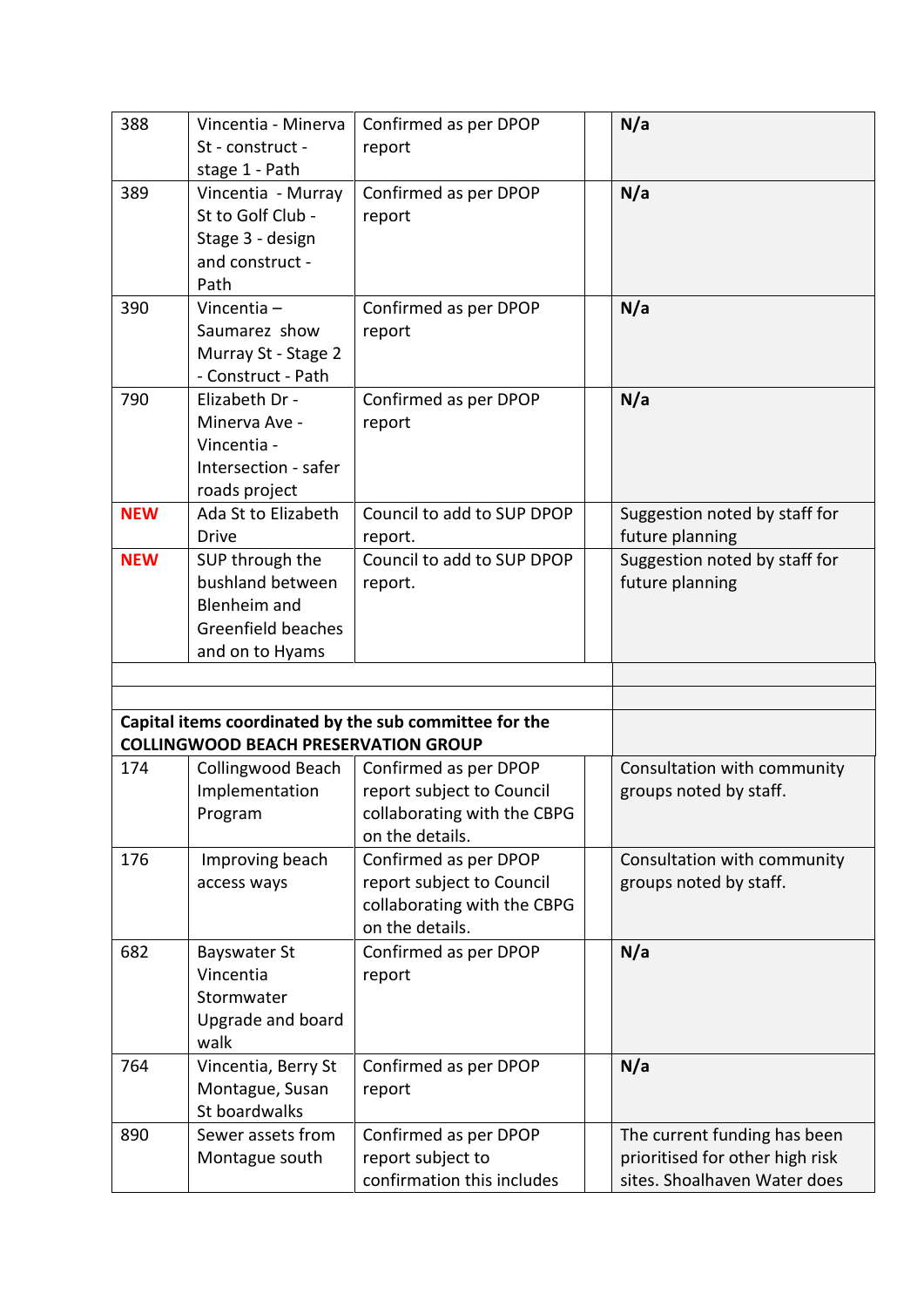|                                                                          |                                                        | Montague St south, stated                  |  | not have any current plans for                       |
|--------------------------------------------------------------------------|--------------------------------------------------------|--------------------------------------------|--|------------------------------------------------------|
|                                                                          |                                                        | in the Haskoning report as                 |  | the area around Montague St                          |
|                                                                          |                                                        | \$4m.                                      |  | South as monitoring has                              |
|                                                                          |                                                        |                                            |  | indicated no major changes in                        |
|                                                                          |                                                        |                                            |  | this area.                                           |
|                                                                          |                                                        |                                            |  |                                                      |
|                                                                          | <b>Capital items from Coastal Zone Management Plan</b> |                                            |  |                                                      |
| 689                                                                      | Cliff and slope<br>stabilisation CZMP                  | Confirmed as per DPOP<br>report subject to |  | This is an ongoing coastal<br>maintenance budget for |
|                                                                          |                                                        | confirmation this includes                 |  | Council's identified high risk                       |
|                                                                          |                                                        | community engagement                       |  | coastal cliff and slope instability                  |
|                                                                          |                                                        | with owners subject to                     |  | sites. It is a yearly budget that is                 |
|                                                                          |                                                        | hazard lines at Plantation                 |  | allocated to SCC in order to                         |
|                                                                          |                                                        | Point if appropriate                       |  | adequately manage emergency                          |
|                                                                          |                                                        |                                            |  | incidents in relation to cliffs and                  |
|                                                                          |                                                        |                                            |  | slopes in key risk areas.                            |
|                                                                          |                                                        |                                            |  |                                                      |
|                                                                          | <b>Capital Items - Other</b>                           |                                            |  |                                                      |
| 77                                                                       | Vincentia Boat                                         | Confirmed as per DPOP plus                 |  | Request to fast track of timing                      |
|                                                                          | <b>Ramp Toilets</b>                                    | update to address                          |  | distributed to staff for forward                     |
|                                                                          |                                                        | fast track of timing                       |  | planning.                                            |
|                                                                          |                                                        | provision for All                          |  |                                                      |
|                                                                          |                                                        | inclusive                                  |  |                                                      |
| 68                                                                       | Surf Life Saving                                       | Confirmed as per DPOP                      |  | Equipment storage options for                        |
|                                                                          | Clubs                                                  | report plus address request                |  | Nippers to be investigated.                          |
|                                                                          |                                                        | by Little Nippers for storage              |  | Construction of building                             |
|                                                                          |                                                        | facility for eqpt for Little               |  | extensions or new standalone                         |
|                                                                          |                                                        | Nippers at Nelsons Beach                   |  | building may require additional                      |
|                                                                          |                                                        | ASAP.                                      |  | funds.                                               |
|                                                                          |                                                        |                                            |  |                                                      |
| 346                                                                      | Vincentia - BLR                                        | Confirmed as per DPOP                      |  | N/a                                                  |
|                                                                          | ramp extension at                                      | report plus request for                    |  |                                                      |
|                                                                          | plantation point for                                   | bringing forward the timing.               |  |                                                      |
|                                                                          | sailing club and                                       |                                            |  |                                                      |
|                                                                          | other logistical                                       |                                            |  |                                                      |
|                                                                          | solutions                                              |                                            |  |                                                      |
|                                                                          |                                                        |                                            |  |                                                      |
| Capital items coordinated for potential sub committee<br><b>BAYSWOOD</b> |                                                        |                                            |  |                                                      |
|                                                                          | <b>Bus Shelters</b>                                    |                                            |  |                                                      |
|                                                                          |                                                        |                                            |  |                                                      |

| <b>Capital and other items of</b> | Staff Comments - June 2021 |
|-----------------------------------|----------------------------|
| strategic or operating matters    |                            |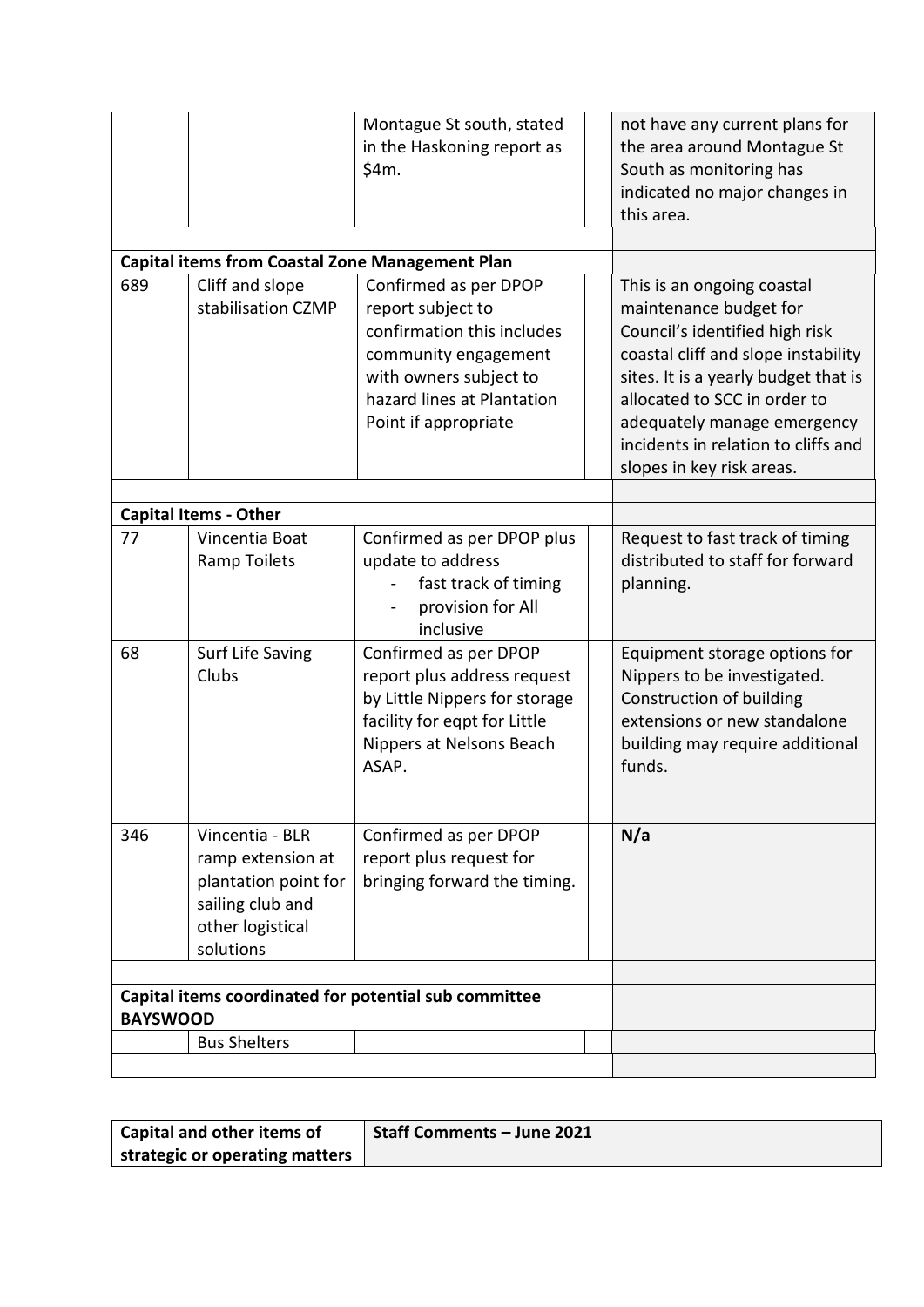| submitted by individuals                                           |                                                                                                                                  |
|--------------------------------------------------------------------|----------------------------------------------------------------------------------------------------------------------------------|
| within the VRRA/CCB                                                |                                                                                                                                  |
| Advocate for new hospital to                                       | Noted.                                                                                                                           |
| service the Bay and basin                                          |                                                                                                                                  |
| Advocate for Very fast Train                                       | Advocate for Very fast Train loop to Tomerong to service the huge                                                                |
| loop to Tomerong to service                                        | tourism demands of Jervis Bay                                                                                                    |
| the huge tourism demands of                                        | Staff response: Not been raised in any Transport Planning seminar with                                                           |
| Jervis Bay                                                         | NSW Govt. However Transport for NSW are planning elements of                                                                     |
| A loop to Tomerong is                                              | "transport access" in their Princes Highway Upgrade projects to be                                                               |
| an opportunity begging and the                                     | serviced in the longer term by buses in the extended Nowra region                                                                |
| feds linking to transforming the                                   | which goes south to Sussex Inlet turnoff.                                                                                        |
| Murray beach car park into a                                       |                                                                                                                                  |
| conference centre/tourist                                          | A loop to Tomerong is an opportunity begging and the feds linking to<br>transforming the Murray beach car park into a conference |
| attraction. Opportunities to yield                                 | centre/tourist attraction. Opportunities to yield revenue for both fed                                                           |
| revenue for both fed and local                                     | and local govt. There really is not demand for VFT to be extended                                                                |
| govt. There really is not demand                                   | beyond Kiama.                                                                                                                    |
| for VFT to be extended beyond                                      | Staff response: Agree that service by train south of Shoalhaven is                                                               |
| Kiama.                                                             | unrealistic but may be provided by buses providing a viable and                                                                  |
| A link to ACT would most likely                                    | integrated solution can be found for bus and other forms of public                                                               |
| see a substantial no of public                                     | transport. Transport for NSW are planning early stages of such a                                                                 |
| servants move to the coast. It is a                                | strategy. The hybrid trains, capable of running on both the diesel and                                                           |
| common activity overseas.                                          | electric network are to be here in medium term that can provide                                                                  |
|                                                                    | seamless transport from Bomaderry to Bondi Junction. This will form                                                              |
| One could even see an Accor                                        | part of the NSW Govt's fast train solution for South Coast line.                                                                 |
| Hotel in Jervis Bay or somewhere                                   |                                                                                                                                  |
| along the coast south of Nowra.                                    | A link to ACT would most likely see a substantial no of public servants                                                          |
|                                                                    | move to the coast. It is a common activity overseas.<br>Staff response: This is occurring already with Defence and other         |
|                                                                    | personnel. The road linkage based on MR92 allows less than 2 hr                                                                  |
|                                                                    | commute between Nowra/Jervis Bay and Canberra. A regular public                                                                  |
|                                                                    | transport service is not foreseen in the near to medium future                                                                   |
|                                                                    |                                                                                                                                  |
|                                                                    | One could even see an Accor Hotel in Jervis Bay or somewhere along                                                               |
|                                                                    | the coast south of Nowra.                                                                                                        |
|                                                                    | Staff response: A 4 star accommodation facility requires a steady 52                                                             |
|                                                                    | week patronage and as with Quest this would be primarily driven by the                                                           |
|                                                                    | business community or a strong and dedicated year round market.                                                                  |
|                                                                    | Proximity to the business generators in northern Shoalhaven is essential                                                         |
|                                                                    | to make a business case for such a development.                                                                                  |
| Pathway plus kerb and gutter on<br>western side of Elizabeth drive | Noted for consideration by relevant staff in future planning.                                                                    |
| from Village round about to                                        |                                                                                                                                  |
| Moona Creek                                                        |                                                                                                                                  |
| Fire Fighting equipment at places                                  | Noted for consideration by relevant staff in future planning.                                                                    |
| along the Collingwood dune                                         |                                                                                                                                  |
| deemed to be fire hazard risks                                     |                                                                                                                                  |
| and or the removal of vegetation                                   |                                                                                                                                  |
| at places along the dune deemed                                    |                                                                                                                                  |
| to be fire hazard risks                                            |                                                                                                                                  |